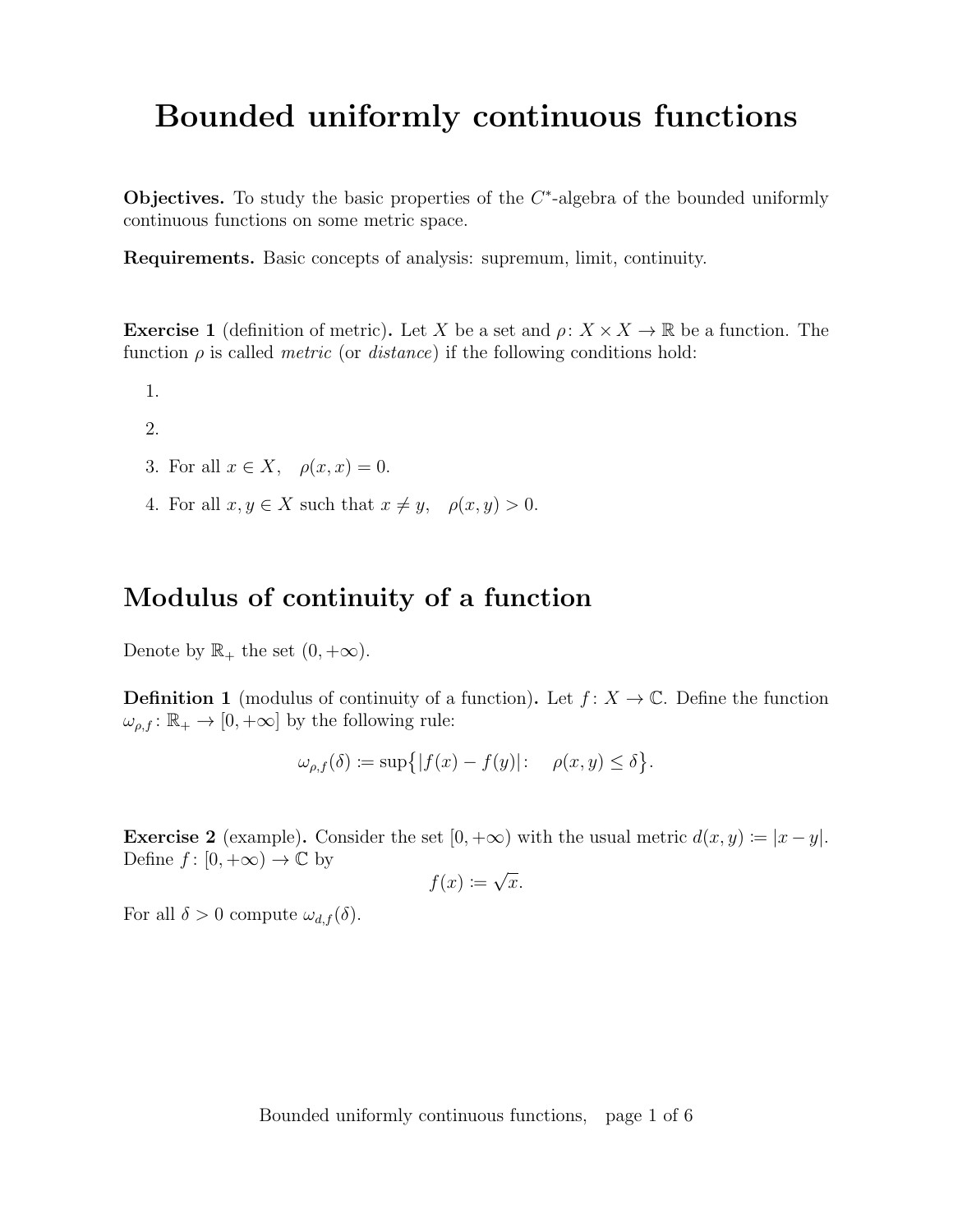#### Monotonicity of the modulus of continuity

**Notation 1** (subset of a set). Let A, B be some sets. We write  $A \subset B$  iff A is a subset of B, that is, iff every element of A belongs to B. Note that for every set A the conclusion  $A \subset A$  holds.

**Definition 2** (types of monotone functions). Let  $h: D → [-\infty, +\infty]$  where  $D \subset$  $[-\infty, +\infty]$ . The function h is called:

- increasing iff  $\forall x, y \in D$   $(x < y \implies f(x) \leq f(y));$
- decreasing iff  $\forall x, y \in D$   $(x < y \implies f(x) \ge f(y));$
- strictly increasing iff  $\forall x, y \in D$   $(x < y \implies f(x) < f(y));$
- strictly decreasing iff  $\forall x, y \in D$   $(x < y \implies f(x) > f(y)).$

**Exercise 3.** Let  $f: X \to \mathbb{C}, \delta_1, \delta_2 > 0, \delta_1 < \delta_2$ .

1. Compare the following subsets of  $X \times X$ :

$$
\{(x,y)\in X^2\colon \rho(x,y)\leq \delta_1\} \qquad \sum_{\substack{\text{or }\supset}} \{ (x,y)\in X^2\colon \rho(x,y)\leq \delta_2\}.
$$

2. Compare the following subsets of  $[0, +\infty]$ :

$$
\{|f(x)-f(y)|:\quad \rho(x,y)\leq \delta_1\}\quad \sum_{\substack{\text{or }\supset}}\quad \{|f(x)-f(y)|:\quad \rho(x,y)\leq \delta_2\}.
$$

3. Compare the following numbers:

$$
\omega_{\rho,f}(\delta_1) \qquad \qquad \underline{\omega_{\rho,f}(\delta_2)}.
$$

**Exercise 4.** Let  $f: X \to \mathbb{C}$ . From to the previous exercise make a conclusion about the monotonicity of  $\omega_{\rho,f}$ .

Bounded uniformly continuous functions, page 2 of 6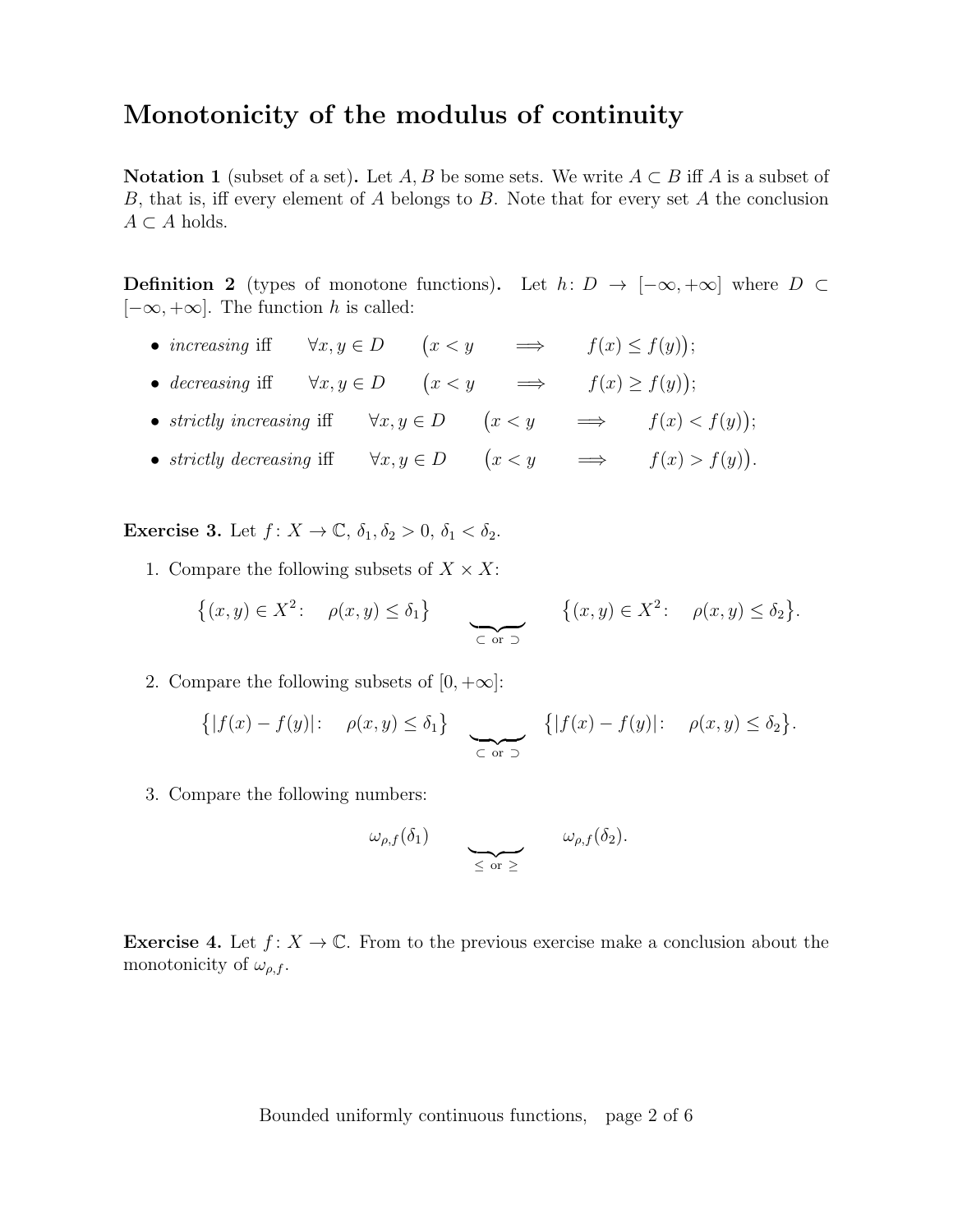## Supremum-norm and bounded functions

**Definition 3** (supremum-norm). Given a function  $f: X \to \mathbb{C}$  denote by  $||f||_{\infty}$  its supremum-norm:

$$
||f||_{\infty} \coloneqq \sup_{x \in X} |f(x)|.
$$

**Exercise 5.** Let  $f, g: X \to \mathbb{C}$  be bounded functions and  $\lambda \in \mathbb{C}$ . Recall exact formulas or upper bounds for the supremum-norm of the functions  $f + g$ ,  $\lambda f$ ,  $\overline{f}$  and  $fg$  (just write formulas without any proofs):

$$
||f + g||_{\infty} \le ||\lambda f||_{\infty} =
$$
  

$$
||\overline{f}||_{\infty}
$$
  

$$
||fg||_{\infty}
$$

**Exercise 6.** Prove that the space of the bounded functions  $X \to \mathbb{C}$  is complete (with respect to the distance induced by the supremum-norm).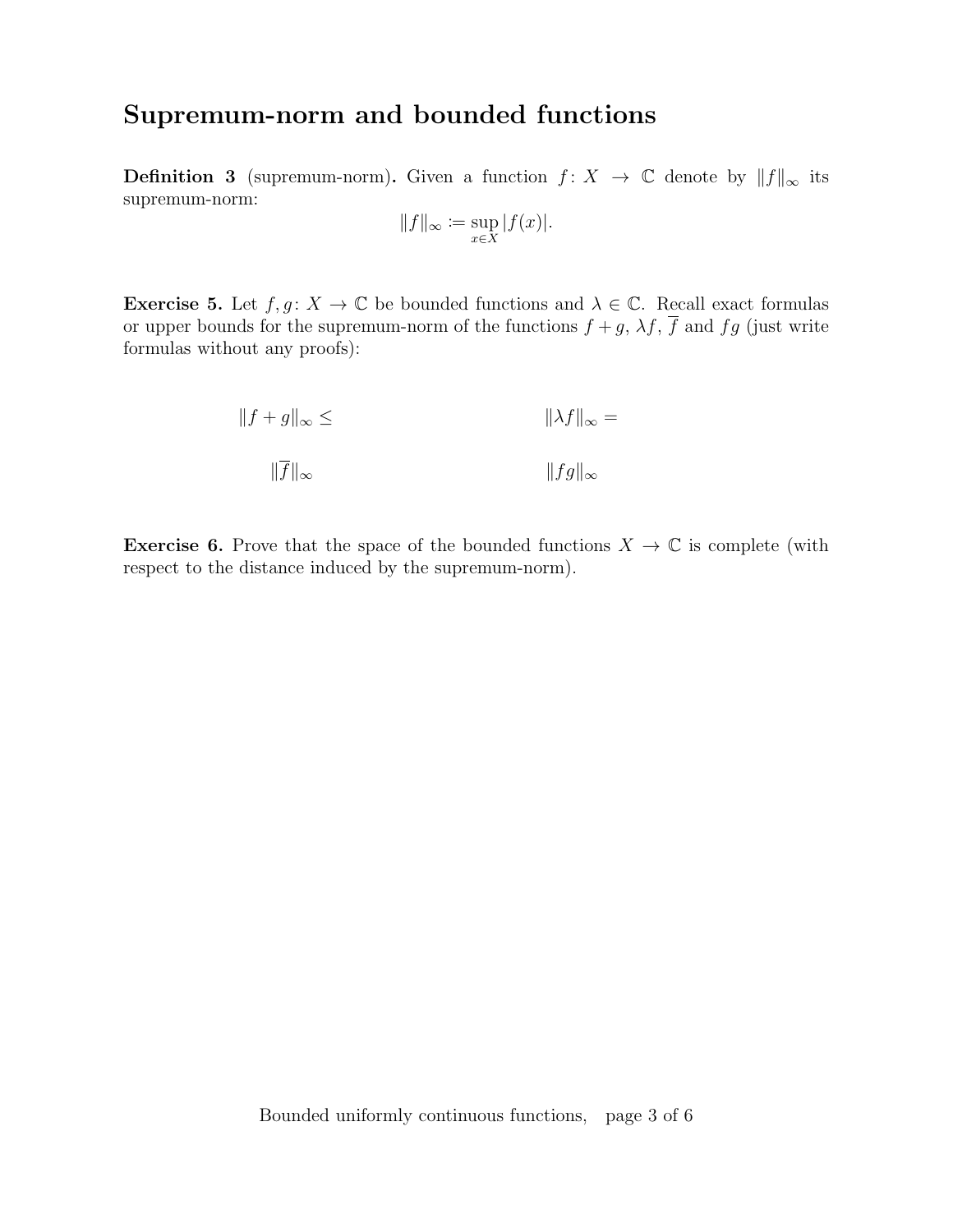#### Arithmetic properties of the modulus of continuity

**Exercise 7.** Let  $f, g: X \to \mathbb{C}$  be bounded functions. Find an upper bound of  $\omega_{\rho, f+g}$  in terms of  $\omega_{\rho,f}$  and  $\omega_{\rho,g}$ .

**Exercise 8.** Let  $f: X \to \mathbb{C}$  and  $\lambda \in \mathbb{C}$ . Express  $\omega_{\rho,\lambda f}$  through  $\omega_{\rho,f}$  and  $\lambda$ .

**Exercise 9.** Let  $f: X \to \mathbb{C}$ . Express  $\omega_{\rho, \overline{f}}$  through  $\omega_{\rho, f}$ .

**Exercise 10.** Let  $f, g: X \to \mathbb{C}$  be bounded functions. Find an upper bound of  $\omega_{\rho, fg}$  in terms of  $\omega_{\rho,f}, \omega_{\rho,g}, \|f\|_{\infty}$  and  $||g||_{\infty}$ .

#### Uniform approximation and modulus of continuity

**Exercise 11.** Let  $f, g: X \to \mathbb{C}$  and  $x, y \in X$ . Find an upper bound of  $|f(x) - f(y)|$  in terms of  $|g(x) - g(y)|$  and  $||f - g||_{\infty}$ .



**Exercise 12.** Let  $f, g: X \to \mathbb{C}$ . Find an upper bound of  $\omega_{\rho,f}$  in terms of  $\omega_{\rho,g}$  and  $||f - g||_{\infty}$ :

$$
\omega_{\rho,f}(\delta)\leq
$$

Bounded uniformly continuous functions, page 4 of 6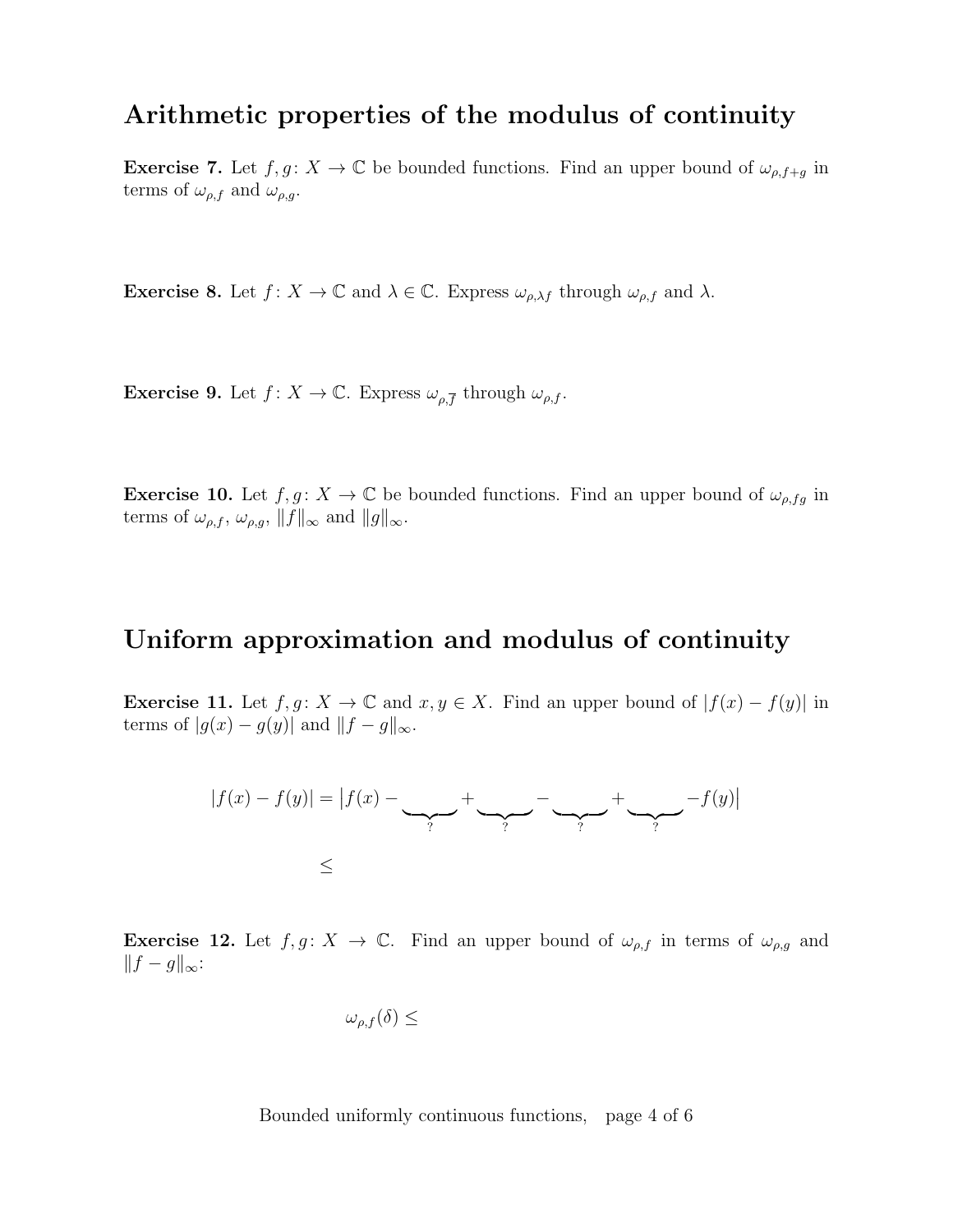### Uniformly continuous functions

**Definition 4** (uniformly continuous function). A function  $f: X \to \mathbb{C}$  is called uniformly continuous if

$$
\lim_{\delta \to 0} \omega_{\rho,f}(\delta) = 0.
$$

Exercise 13. Write the previous definition using quantifiers ∀ and ∃:

 $\lim_{\delta \to 0} \omega_{\rho,f}(\delta) = 0 \qquad \Longleftrightarrow \qquad \forall \varepsilon > 0$ 

**Exercise 14.** Simplify the previous definition using the fact that  $\omega_{\rho,f}$  is monotone:

$$
\lim_{\delta \to 0} \omega_{\rho,f}(\delta) = 0 \qquad \Longleftrightarrow \qquad \forall \varepsilon > 0
$$

#### Lipschitz-continuous functions

**Exercise 15.** Write the definition of Lipschitz-continuous function in terms of  $\omega_{\rho,f}$ .

Exercise 16. Prove that every Lipschitz-continuous function is uniformly continuous.